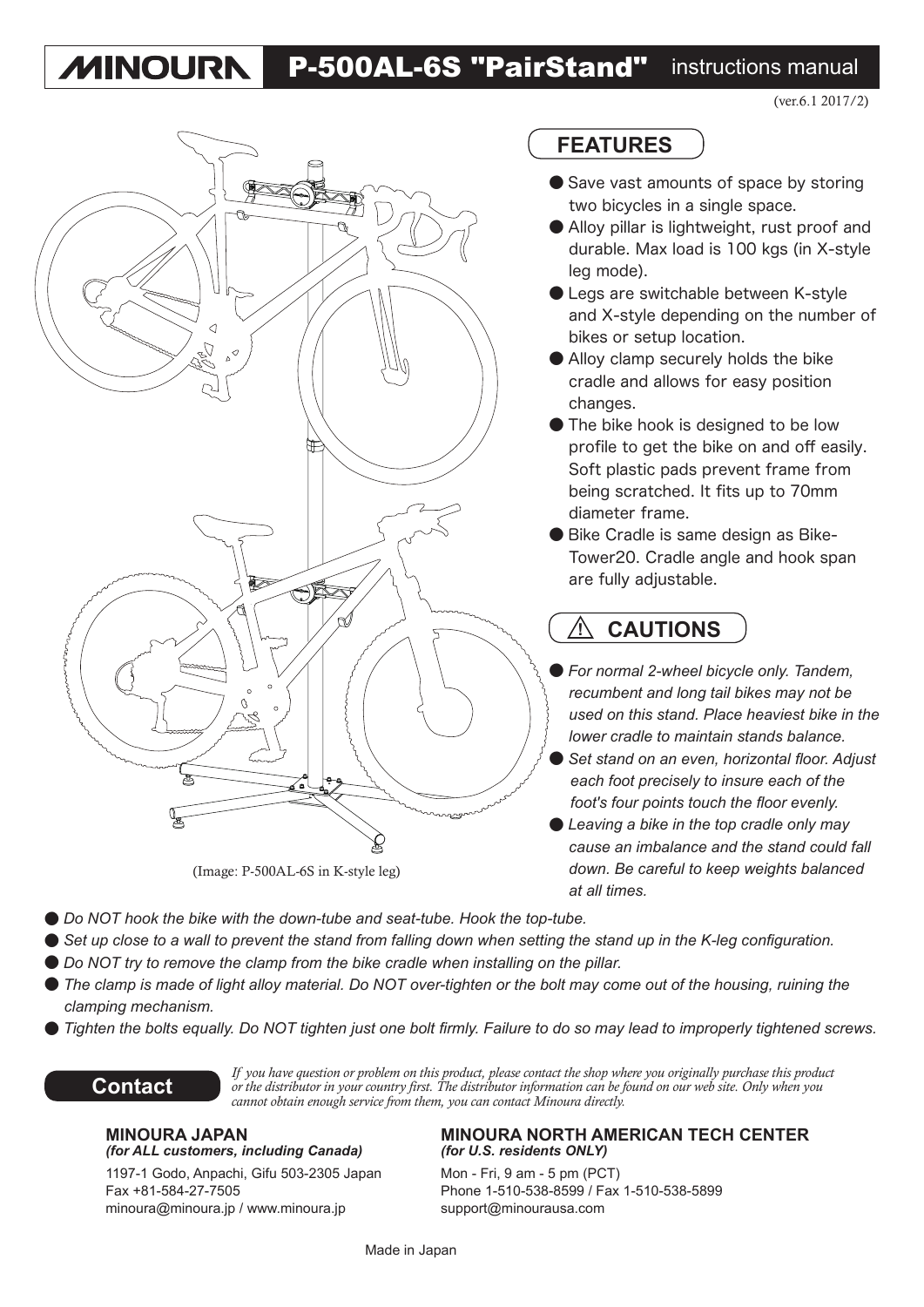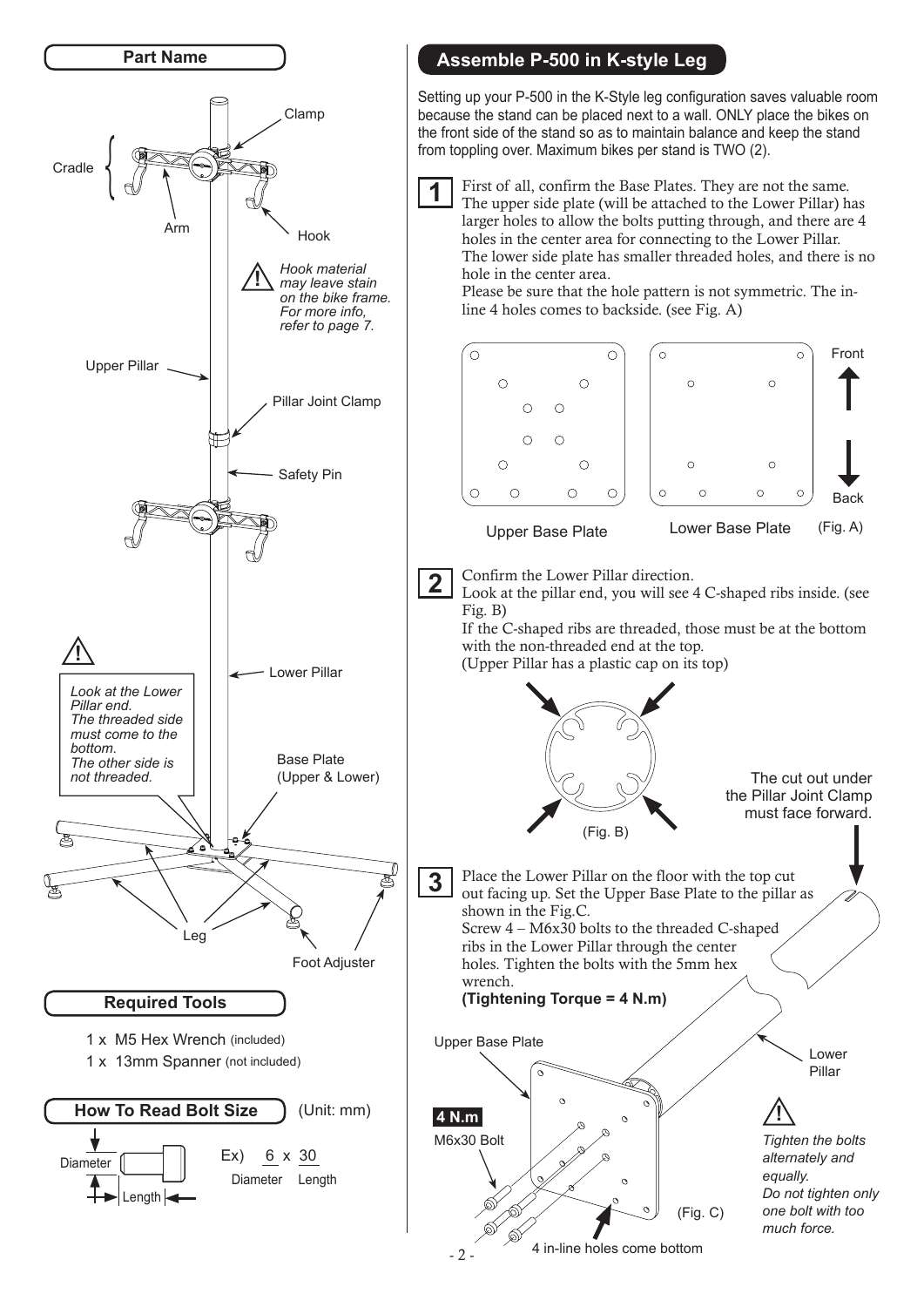

- 3 -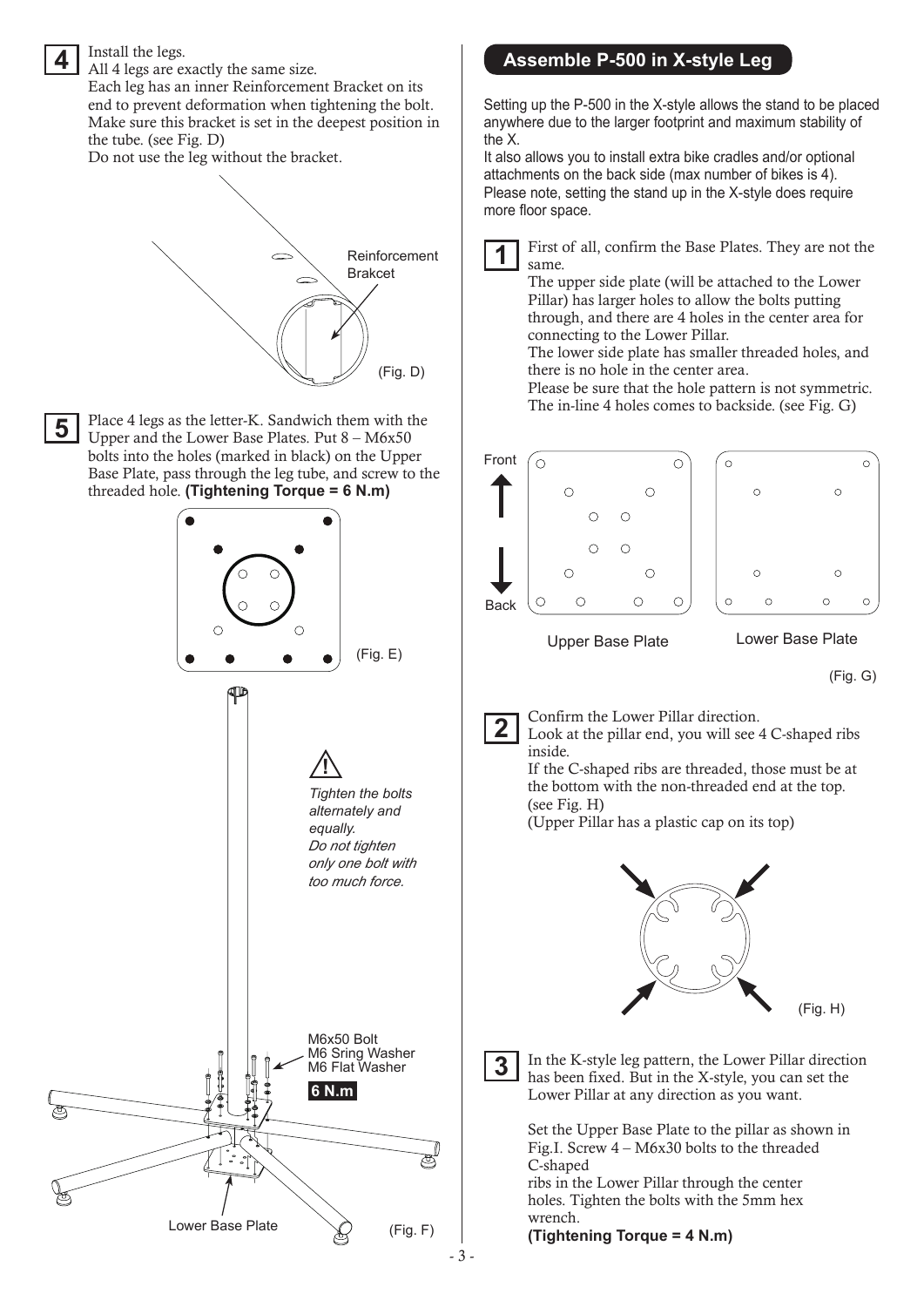

- 4 -

(Fig. K)

 $\circ$ 

 $\circ$ 

 $\bullet$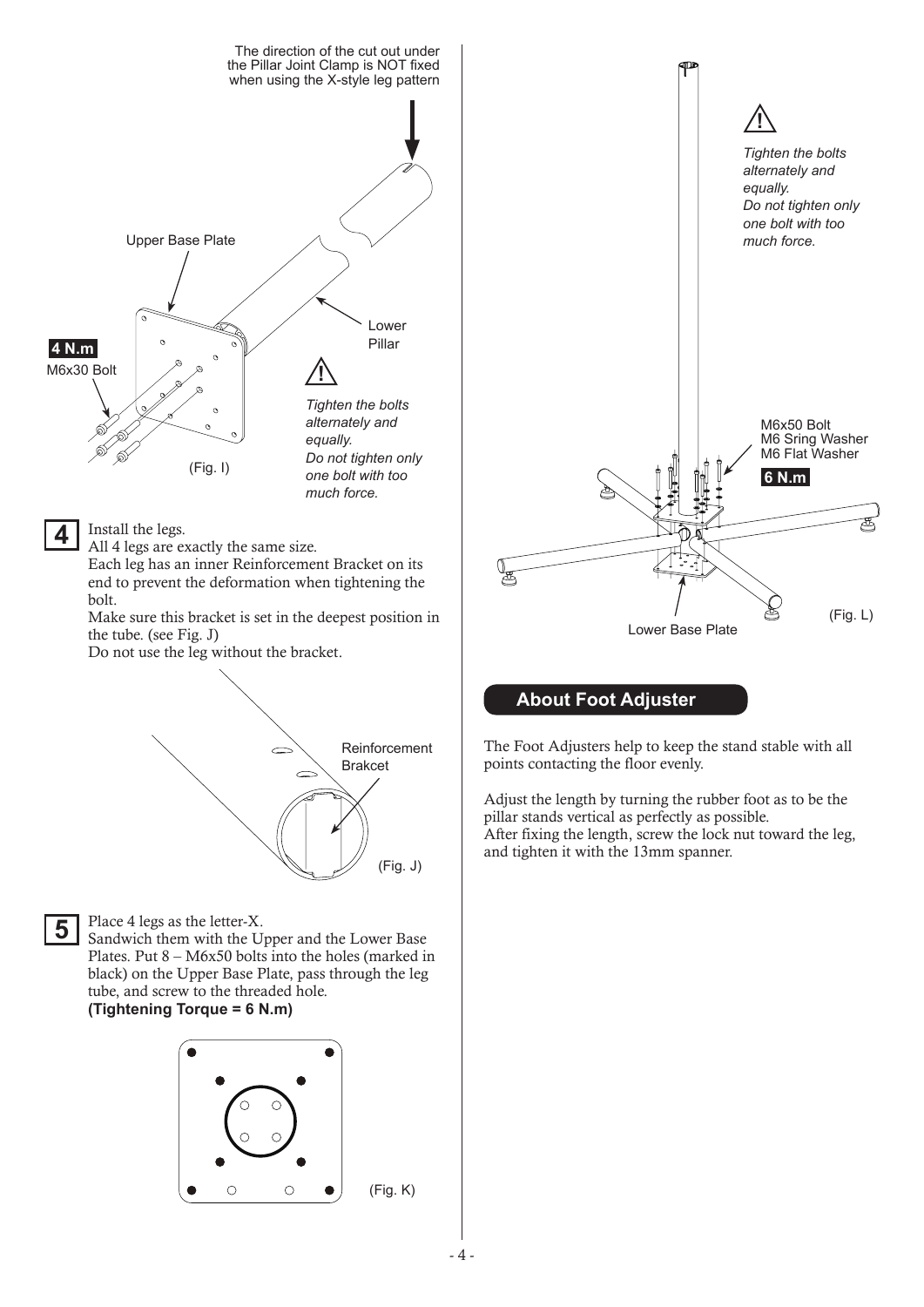### **Join The Pillars**

The pillars on P-500AL-6S are separated, not a single piece. Both pillars have same diameter, and the Pillar Joint fastens the pillars. Pillar Joint has already been installed on the Upper Pillar. You insert it into the Lower Pillar, then tighten the clamps to fix.

**1** At first, loosen the clamp on the Lower Pillar using 5mm hex wrench.

**2** Insert the Pillar Joint into the Lower Pillar.

**3** While keeping both pillars tightly attached, tighten the clamp firmly. **(Tightening Torque = 8 N.m)**

**!** *Regularly check if the clamp bolts are securely tightened. If these bolts have been loosened, the pillar could come apart and fall down.*

**| If you apply too much torque when tightening the bolt, the clamp**<br> **| may be deformed. If the clamp ends touch each other, it no longer**<br> **| may be deformed. If the clamp ends touch each other, it no longer** *works and you'll need to replace it with a new clamp immediately.*



Pillar Joint

**!**

*Confirm some clearance remains after tightening clamp*

Pillar Joint Clamp

(Fig. M)

Loosen then tighten **8 N.m**

Lower Pillar

Upper Pillar

● Both bike cradles are exactly same.

● It is different from the original cradle found on BikeTower20 on its hook position. It is 40mm further from the pillar in order to avoid conflicting the pedal to the pillar when it is rotated.

It is sold separately under the name of "Bike Cradle 20.2". When you need to add more cradles, choose this model. ● The gray plastic shim found on BikeTower series doesn't come with P-500 because the 45mm diameter pillar doesn't

require such spacer. The shim is used only for the 40mm diameter pillar.

The clamp is pre-installed on each bike cradle.

All that is need to secure the cradle in place is open the clamp and turn it clockwise to tighten.

The bike cradle can be installed anywhere on the pillar. But make sure the cradle faces the exact center if using the stand in the K-style configuration.



**1**

**!** *Do NOT remove the arm connecting bolt. Doing so will cause the cradle to come apart completely. Just loosen it slightly if you need to adjust the arm angle.*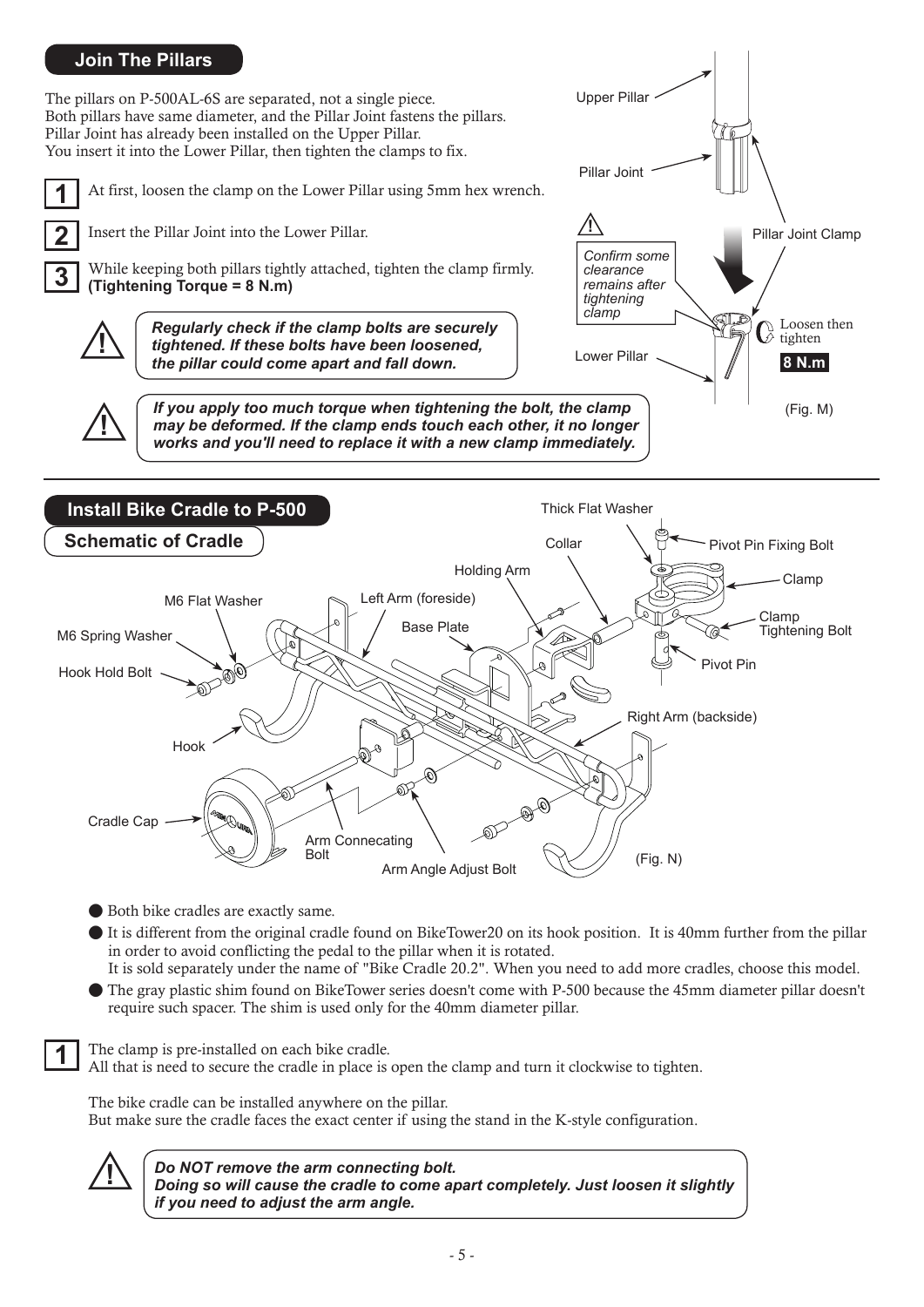*(To explain about the clamp, the cradle is not shown here)*

**2**

Wind the clamp arms around the Pillar.

*(The following description is set as the single side arm is on YOUR right, and the double side arm is on YOUR left.)*



**3**

**4**

**6**

Put the Pivot Pin through all 3 holes on the clamp band from bottom side, and screw the Pivot Pin Fixing Bolt with the Thick Flat Washer temporally.



arm end.

# **How To Slide Cradle Arm**

Insert the 5mm hex wrench into the center hole of the Cradle Cap and loosen the inside Arm Connecting Bolt (do NOT remove), then the arms can slide side to side independently to fit your bike frame.



After adjustment, tighten the bolt firmly to fix the position.

**!** *Do NOT pull the arm too much over the limit. The arm will come off and the cradle will come apart. If you have once disassembled the cradle, you need to remove the clamp from the cradle, then remove the Cradle Cap to assemble the whole cradle again.*

**!** *Do NOT try to adjust the arm position with a bike in the cradle. The bike may fall down causing damage and possible personal injury.* 

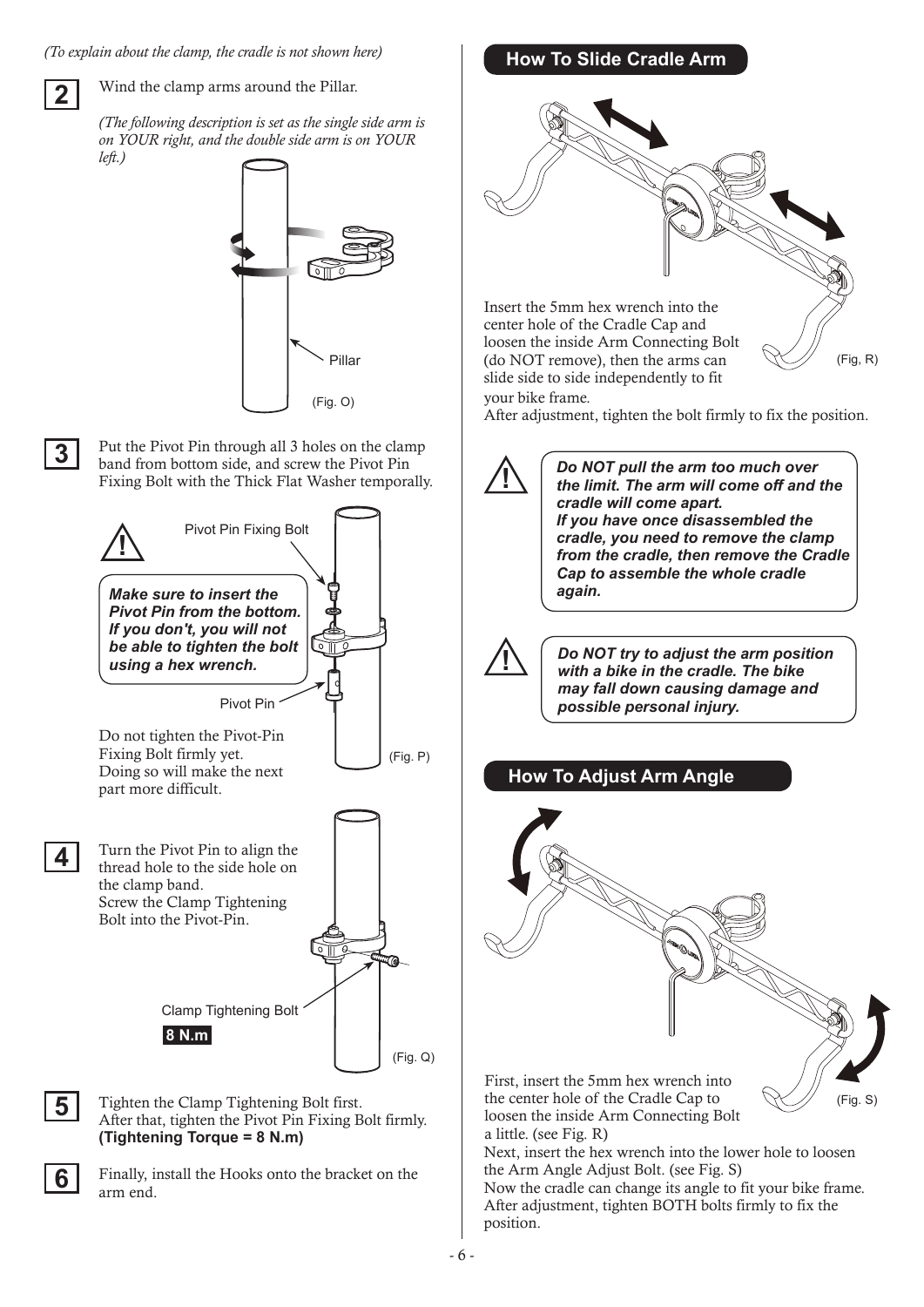#### **Mounting Your Bike**

To mount your bike on the P-500, place the hooks under the crossing sections of the frame tubing. You should set the hook distance as wide as possible for greatest stability.

On a normal diamond type frame, you will hook the top-tube with both hooks, but in the case of sloping frame or other specially designed frame, you can change to another point such as behind the seat-tube to avoid slippage problem. (see Fig. T)

Choose the most stable section for maximum safety.



*If the bikes front wheel is positioned higher than the rear, the front wheel may move side-to-side. This could cause incidental damage to your bike if the handle bar or brakes or other parts come in contact with your frame.*

*Adjust the bike accordingly to avoid incidental contact. Or we strongly recommend you to connect the front wheel and the down-tube with a strap belt.*



**!** *You should mount the heavier bike on the bottom cradle and the lighter bike on the top cradle for the better weight balance. If you take the bike off from the bottom cradle and another bike remains on the top cradle only, please pay attention to the balance in order to avoid the bikes causing the stand to tip or fall down.*

#### **Stain To Bike Frame**



*The hook material may leave stain to the bike frame finish, especially on the light color such as white. To avoid this kind of problem, we recommend you to put a piece of bar-tape on the hook or wrap the hook with bandage in order to prevent touching each other directly.*



(Fig. T)